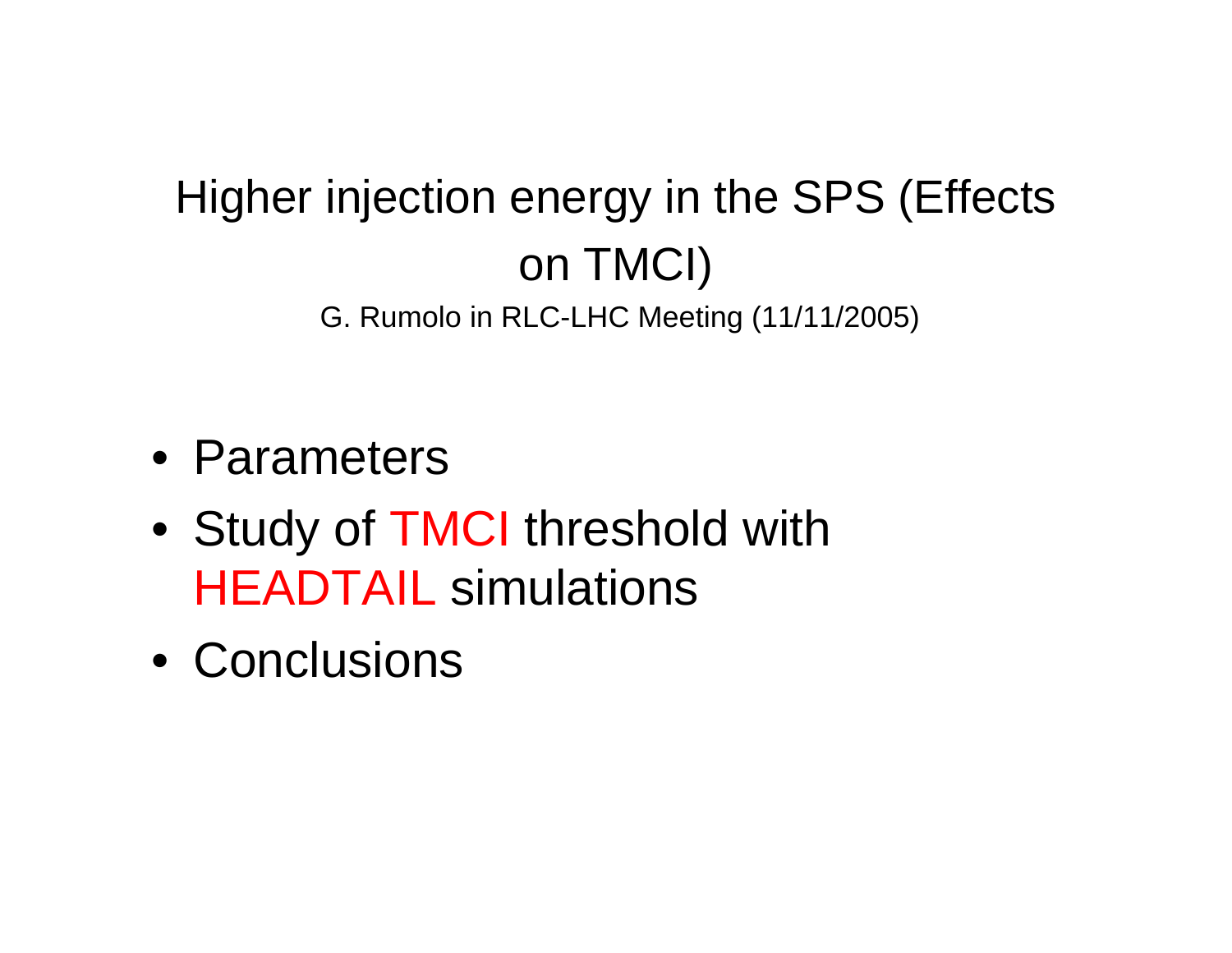Study of TMCI threshold at 26 GeV/c for different impedances and rf voltages. Neither of the two considered voltages was a matched value.

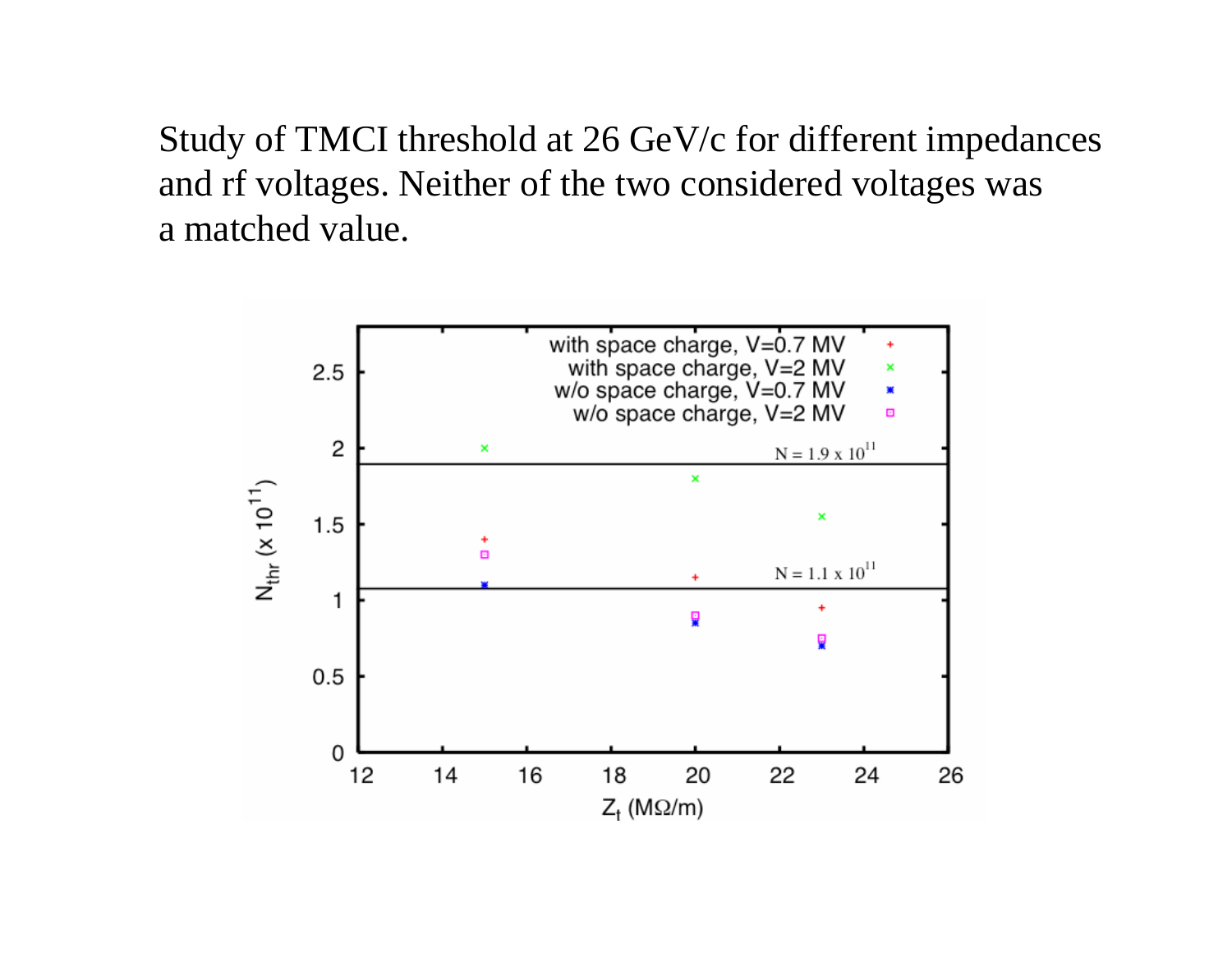## Main assumptions for this analysis:

- Nominal (LHC) beam parameters at injection:
	- Longitudinal emittance 0.35 eVs unchanged
	- –Normalised transverse emittances: ~3.0 µm
- Injection at  $26$ , 40 and  $60$  GeV/c
- •Bunches are always matched to their buckets
- •The chamber is assumed to be flat (dipole wakes weighed by Yokoya coefficients + quadrupole wakes)
- Space charge optionally included
- Broad band impedance with  $R_s = 20 \text{M}\Omega/m$ , <sup>ω</sup>*r*=1.3GHz, *Q*=1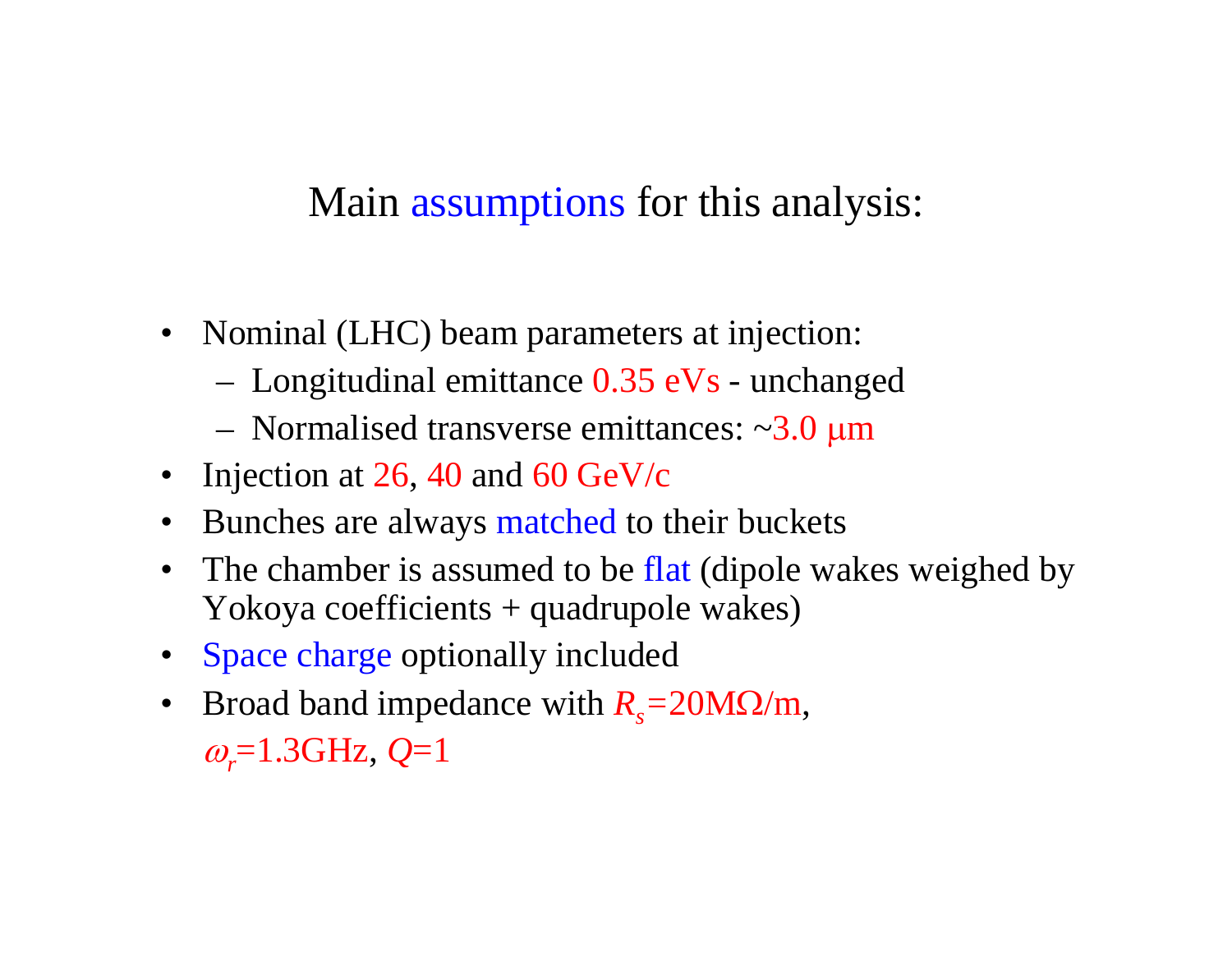Main implications of the chosen set of parameters (reference is the parameter set at 26 GeV/c):

- Longitudinal emittance 0.35 eVs:
	- \* Bunch length is kept constant (0.3m) and momentum spread δp/p $_0$  is scaled by 27.7/γ for 40 and 60 GeV/c
	- \* Matched voltage, which scales like η/ γ, is readjusted for each set of simulations
- Normalised transverse emittances: ~3.0 µm: \* Transverse beam sizes are scaled by  $\sqrt{27.7}/\gamma$ so the net improvement on the space charge tune shift is like  $(27.7/\gamma)^2$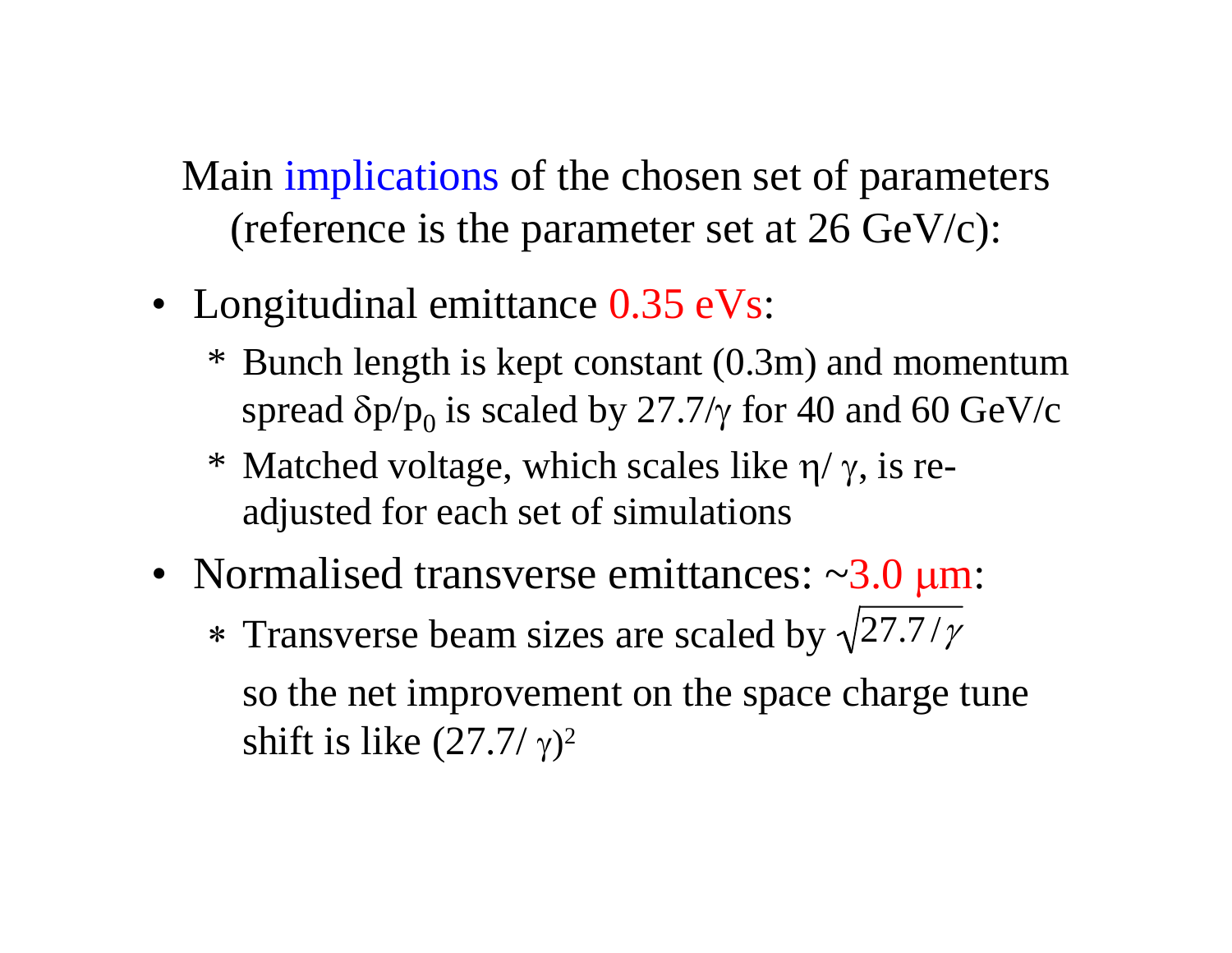## *N* is the number of protons/bunch

|                                                        | $26 \text{ GeV/c}$ | $\frac{140}{\text{GeV/c}}$ 60 GeV/c |     |
|--------------------------------------------------------|--------------------|-------------------------------------|-----|
| Threshold $N$<br>without space<br>charge $(x 10^{11})$ | 0.7                | 1.5                                 | 1.9 |
| Threshold $N$<br>with space<br>charge $(x 10^{11})$    | 0.9                | 1.8                                 | 2.2 |

Without space charge, the threshold increases like η, which is confirmed by Elias' formula and by the fact that the threshold still stays at around 1.9 at 450 GeV/c